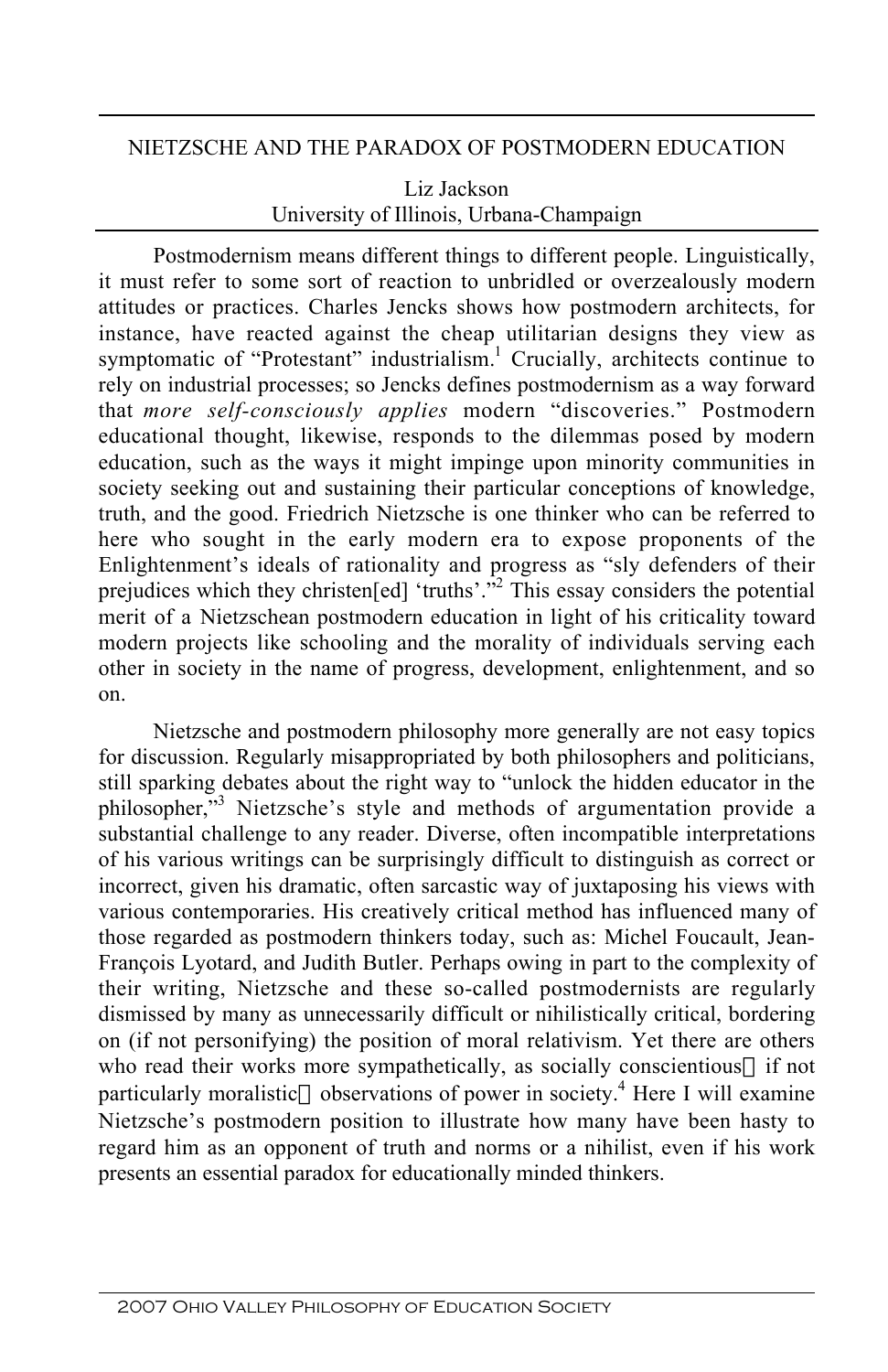## Circling Truth

To be sure, postmodernists generally reject claims to absolute truth—that is, unchangeable and/or universal truth-in social contexts, in light of differences of perspective; Nietzsche himself did it repeatedly in much of his writing. Yet here I want to stress one implication of this perspective which might be taken as implicit of any postmodern position: some truths are better—more useful, valuable, and coherent with perception—than are others, for certain aims or purposes. This of course is different from relativism, the idea that differences in perspective render all interpretations equally valuable or worthy, and while many feel that such an attack on foundations, metaphysics, realism(s), and the like render any purposive theory self-destructively relativistic, there is reason to reconsider and *revalue*, as Nietzsche might put it, postmodern theory in light of its noble aim toward *truthfulness*, if not necessarily toward a single unceasing truth.<sup>5</sup>

Much of what Nietzsche has written on truth is not particularly controversial to most of us today. In communicating and recording thought as a means towards productive or practical social action, we code our perceptions with language. Yet while "everything which distinguishes man from the animals depends on this ability to volatize perceptual metaphors in a schema, and thus to dissolve the image into a concept," our codes also *distort* reality. They make everything appear primarily as it relates to ourselves as we seek out "the pleasant, life-preserving consequences of truth," over "knowledge which has no consequences" or "truths which are possibly harmful and destructive." Nietzsche's concession that "only by forgetting this primitive world of metaphor can one live with any repose, security, and consistency" suggests he judges those forgetful of language's power as *reasonably* pragmatic, as I think many a postpositivist, for instance, would today.6

Yet we must not willfully *ignore* language's powers of distortion and our will to be happily deceived, turning a blind eye to what might be around us but not consciously, socially cultivated as such. As Nietzsche wrote,

He who wants to understand, grasp and assess in a moment that before which he ought to stand long in awe as before an incomprehensible sublimity may be called reasonable, but…there are things he does not see which even a child sees, there are things he does not hear which even a child hears, and these are precisely the most important things….The truth is that he has lost and destroyed his instincts and, having thus lost his trust in the "divine animal," he can no longer let go the reins when his reason falters….the individual grows fainthearted and unsure and dares no longer believe in himself: he sinks into his own subjective depths, which here means into the accumulated lumber of what he has learned but which has no outward effect.<sup>7</sup>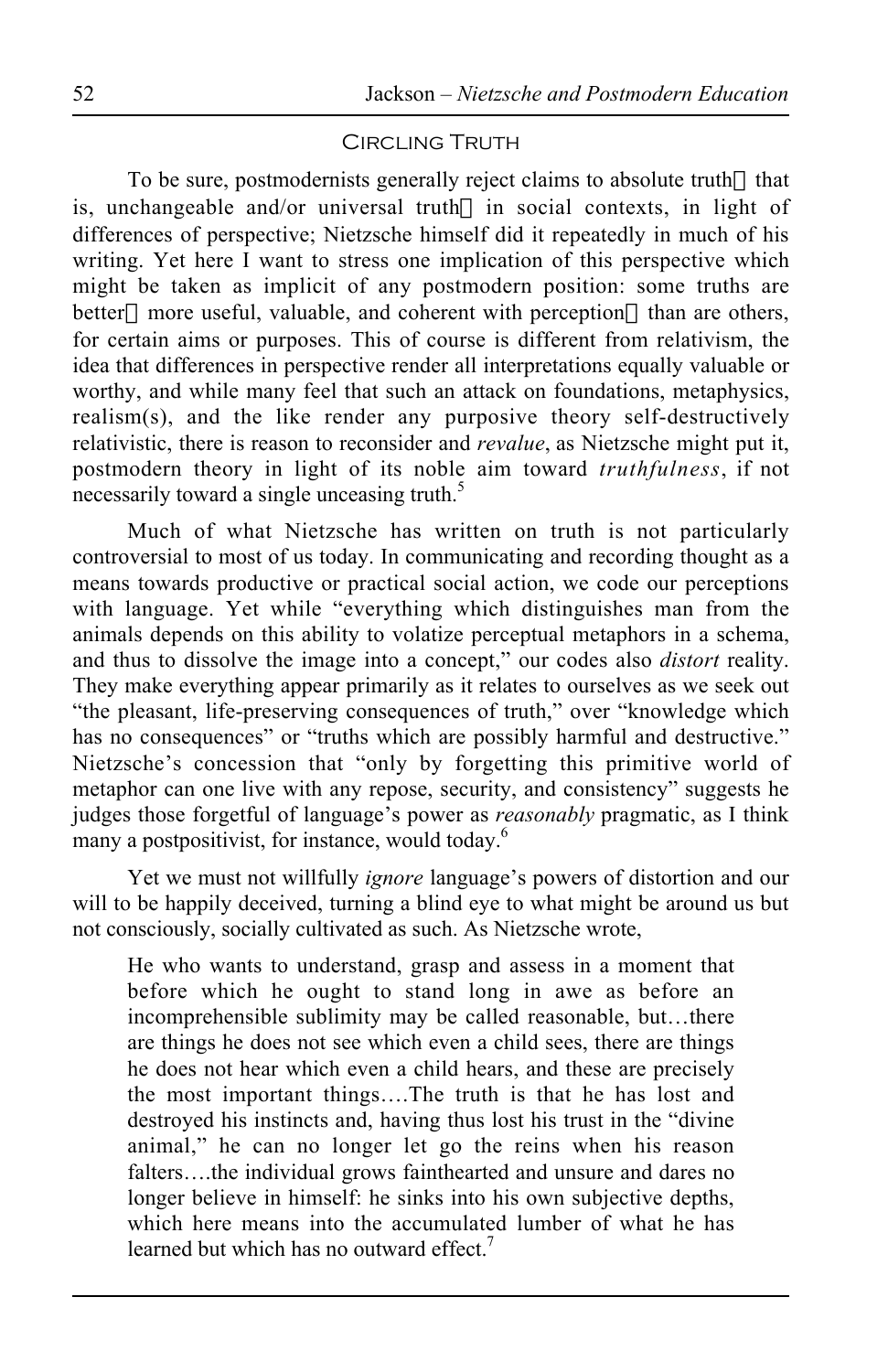This is *not to say* that language and other aspects of culture, its accompanying "chains of fear and convention," are merely detrimental—and now we delve into Nietzsche's more normative claims—for Nietzsche has conceded that he would be a fool to deny "that many actions called immoral ought to be avoided and resisted, or that many actions called moral ought to be done and encouraged," and elsewhere has rejected the conclusion against morality's bind as a "childish folly."<sup>8</sup> It does require, however, that one discipline oneself in order to critically consider what exactly one *ought* to be bound by. Because the world we create through language and metaphor differs essentially from the physical, material, social sphere within which we intend to act purposefully, discipline requires an appreciation for the tentative quality of truth claims in light of what is often referred to today as *perspectivism*, an awareness of knowledge's contextual nature.

It may be necessary to the education of a genuine philosopher that he should have stood once on all the steps on which his servants, the scientific workers in philosophy, have now stepped—*must* have stepped; he himself must perhaps have been a critic and a skeptic and a dogmatist and a historian, not to mention poet, collector, traveler, riddle-reader, moralist, seer, "free thinker," and almost everything else, in order to run the entire circumference of human values and value-feelings, in order to be *able* to gaze with many eyes and many consciences from the heights to any distance, from the depths to any height, from the corners to any open spaces.<sup>9</sup>

From such reflection from different positions one finds that even seemingly fundamental truths are contextual. Different countries, Nietzsche noted, may have contrasting mores, and claims like "all men are equal" are no more than convenient ideals from some perspectives.<sup>10</sup>

While I think that few among us would disagree with these statements today, as they relate to critiques of scientism or positivism for instance, Nietzsche called attention to "the trouble with truth" at the height of modernism: Immanuel Kant's categorical imperatives had seemingly freed men to use autonomous, universal reason to construct the world (or reconstruct it) in their image. While generally quite scathing, the substance of Nietzsche's responses to Kant cohere strikingly with more recent reviews of Kant's influence, as seen more often than not today in John Rawls's theory of justice and political liberalism.<sup>11</sup>

You admire the categorical imperative in you? This "persistency" of your so called moral judgment? This absoluteness of the feeling that "as I think on this matter, so must everyone think"? Admire rather your *selfishness* therein!…He who still thinks that "each would have to act in this manner in this case," has not yet advanced half a dozen paces in self-knowledge: otherwise he would know that there neither are, nor can be, similar actions,—that every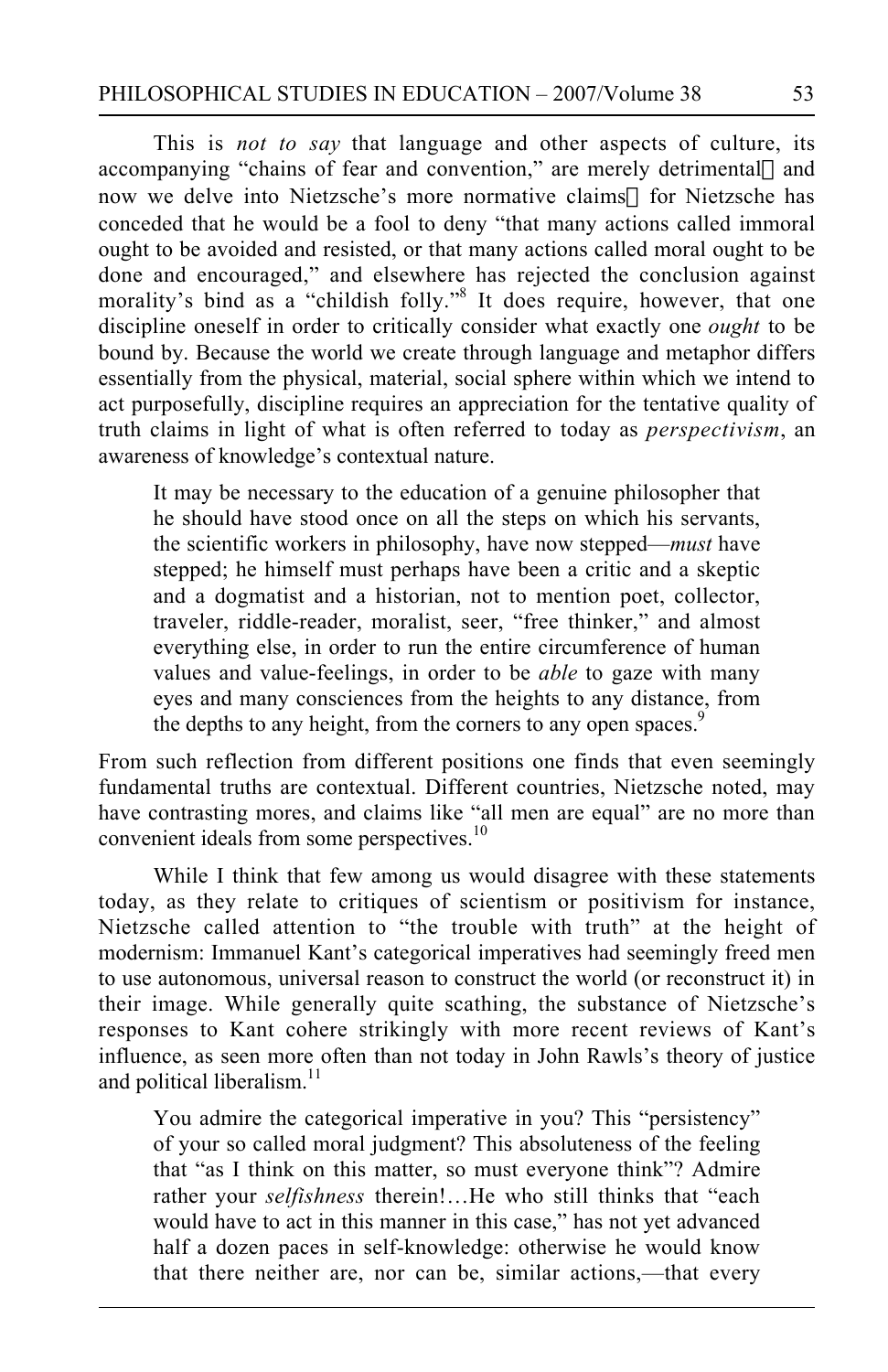action that has been done, has been done in an entirely unique and inimitable manner, and that it will be the same with regard to all future actions; that all precepts of conduct...—by means of them, indeed, a semblance of equality can be attained, *but only a semblance*. 12

Knowledge is not absolutely relative for Nietzsche; as many an analytical thinker has pointed out, such an epistemology would be untenable. To repeat, it is precisely within particular social contexts or relations that various views holds value, and they have no value outside human aims and related frames of reference. Yet because conditions change continuously, continuously reevaluating our truth claims in light of evolving current circumstances is central to Nietzsche's normative thought. Rather than presume to "*now know better* than any other age," Nietzsche wrote that we must follow-up with Kant and other ethicists by asking continually "preservation of *what?*…Advancement to *what?*" <sup>13</sup> Otherwise we are following the herd, obeying the community consciousness, and not seeking out our full, individual potentials. Answering these questions of "to what" and "for what" requires an appreciation for truthfulness, which Nietzsche seems to reluctantly, perhaps paradoxically, concede in the end. The possibility for more useful truth claims, despite the contextual, tentative, *empowering* nature of all of our truths, ultimately distinguishes Nietzsche's perspective from that of the nihilist.

[T]he conscientious man in the daring and extreme sense of in which he is presupposed by his belief in science, *affirms thereby a world other than* that of life, nature, and history; and in so far as he affirms this "other world," what? must he not just thereby—deny its counterpart, this world, *our* world?…it is always a *metaphysical belief* on which our belief in science rests...even us knowing ones of to-day, the godless and anti-metaphysical, still take *our* fire from the conflagration kindled by a belief a millennium old, the Christian belief, which was also that belief of Plato, that God is truth, that the truth is divine. $14$ 

Nietzsche's apparently positive reference to Christianity and God here might come as a surprise to some. With this particularly uncharacteristic quote, I turn now to Nietzsche's pedagogy or lack thereof.

## Nietzsche on Education

There is no single correct way to interpret Nietzsche when it comes to the goals and practices of education. Those familiar with his canon realize that deception plays a role in his argumentation and sense of *Bildung*, ranging from modeling his views after Plato's notion of "the noble lie," to creating rather reactionary, apparently impassioned constructions of metaphor, sarcasm, and cynicism. As Andrea English has most recently noted, such provocations demand on the part of the reader or the student critical examination and further,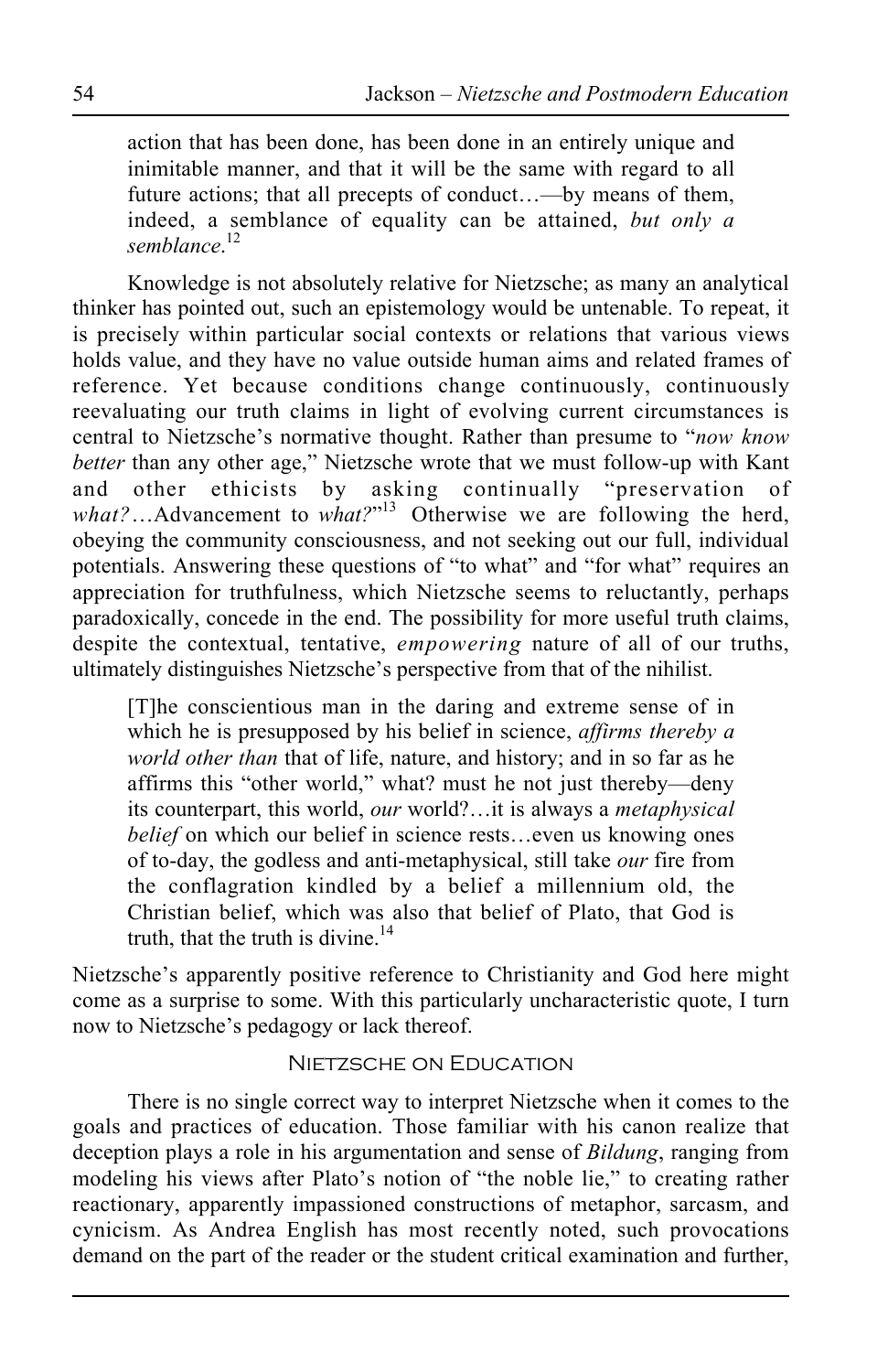continuous consideration, rather than passive internalization.<sup>15</sup> And while Nietzsche's thesis that the mass of civilization is uneducable might be undercut by his common use of this rhetorical strategy, the extent to which his method can be viewed pedagogically in the way we typically discuss pedagogy today—in terms of classroom teaching—is unclear.

For English, Nietzsche's engagement with doubt, deception, and negativity reinforce the possibility within educational settings for learning to take place as new, critical knowledge is produced. She writes that it is within experiences of negativity—discomfort, frustration, irritation, and the like—that a Nietzschean education can occur, as learners must "engage in critical selfreflection…begin the search for new habits, new thoughts, and new modes of action, and…initiate processes of self-transformation."16 Likewise, Nicholas Burbules deciphers from postmodernism generally the need to be reason*able* (rather than reasoned) by observing the need to continuously strive for objectivity (or lack of subjective bias) as one frequently makes value judgments when producing knowledge.<sup>17</sup> Burbules finds from his examination of postmodernism's contributions the educational task of "fostering and encouraging" these capacities in learners.

Nietzsche leaves us less certain and hopeful about the educational prospects of his critical philosophy, however. The mass that follows the mentality of the herd is hopeless for Nietzsche, as it was for Kant, precisely because individuals must create values through the use of disciplined, critical, autonomous reasoning. As he takes Kant and other scholars to task, so too must anyone, *as an individual,* who seeks valuable knowledge. Schools could hardly succeed in enabling this sort of critical thinking as the educator cannot help someone think for him or herself or become who he or she is. Nietzsche thus speaks of the necessarily regrettable results of educational practice, given his sense of the nature of human reason, in a particularly disappointing manner in *Ecce Homo*.

Go away from me and resist Zarathustra! And even better: be ashamed of him! Perhaps he deceived you. The man of knowledge must not only love his enemies, he must also be able to hate his friends. One repays a teacher badly if one always remains nothing but a pupil…You revere me; but what if your reverence *tumbles* one day?…Now I bid you lose me and find yourselves; and only *when you have all denied me* will I return to you.<sup>18</sup>

Education as the transmission of knowledge seems impossible here. Reviewing the tale of Zarathustra, James Scott Johnston observes that "his techniques, as challenging and unorthodox as they are, ultimately prove unsuccessful, leaving Zarathustra with the realization that only the self-overcoming, self-valuating individual, can reach the higher state.<sup>"19</sup> So where does this leave us in conceiving of a Nietzschean postmodern education?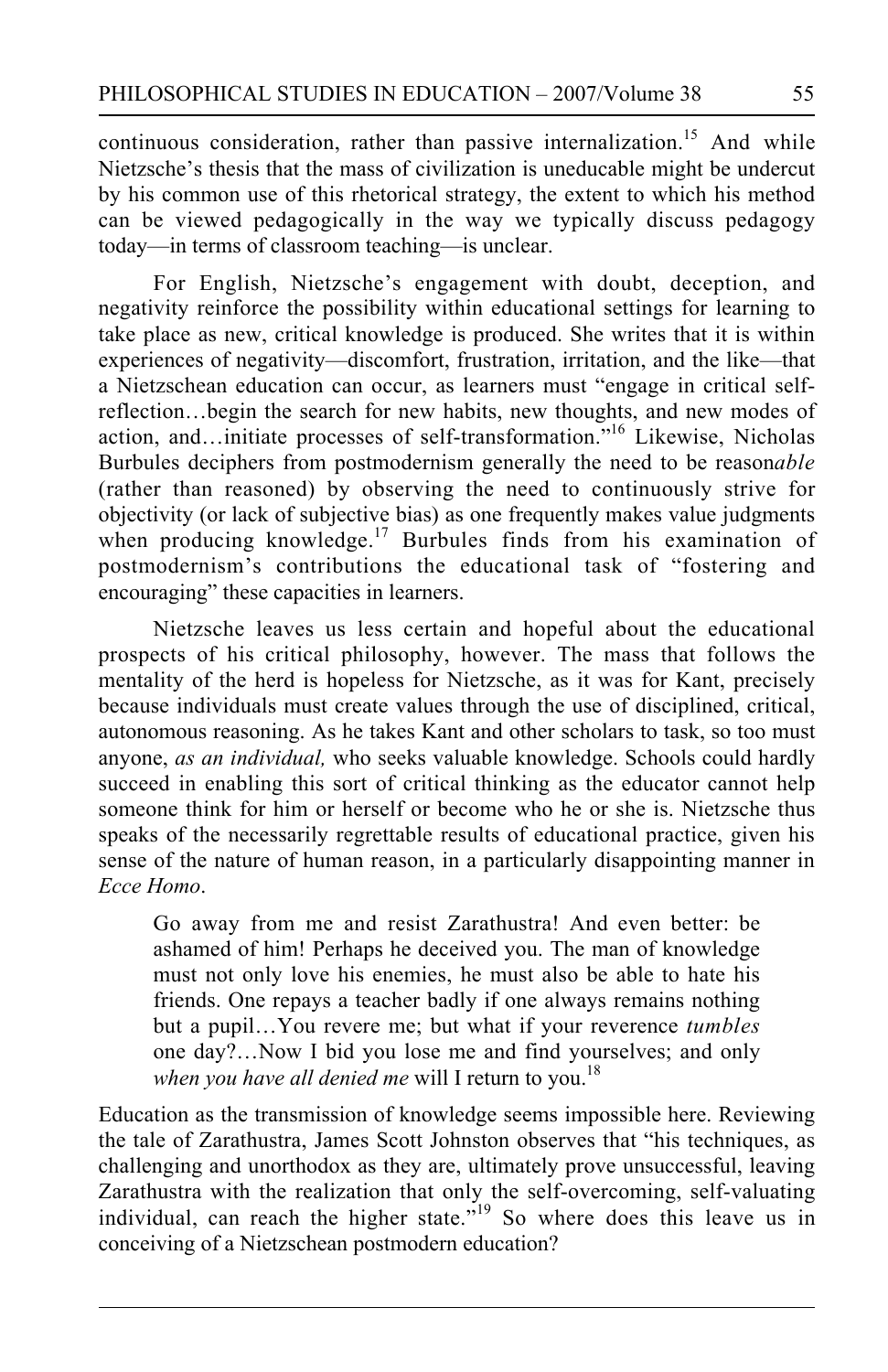The tensions described here highlight the possibility for a Nietzschean postmodern educational theory, but not that of a practice, as Nietzsche doubts anyone's capacity to formulaically or systematically help another develop the capacities he or she needs to succeed, as maturity for Nietzsche depends upon a socially detached sort of inquiry, rather than a willingness to pleasingly collaborate with another. This does not mean that schooling should not take place; transmission of values and ideas, including truth claims, is an essential task which is increasingly being taken up in collective manners under states and other social institutions. This is not something I would imagine any postmodernist need be against, and I furthermore doubt any would seriously suggest anything like valuing a child's knowledge over an adult's knowledge in learning how to read or do math, for instance, although certainly postmodern perspectivism has contributed to research and theory increasingly being done in a similar vein. While Nietzsche hardly praises the educational institutions of his day, the tasks related to transmitting cultural context for normative social life to continue would seem to require schooling in any case, if much of what goes on in schools cannot be enhanced by postmodern sensibilities.

Nietzsche postmodernism can help shape one's philosophy of education, however, and in two major ways. First, at the level of knowledge production, postmodernism may play a fundamental role in a philosophy of education. A dissertation advisor may, for instance, provoke his or her advisee to frustration or irritation by being deceptive or disingenuous, to prompt the latter to consider claims more independently from others' teachings. As one moves away from being a student toward distinguishing oneself as a scholar, one must learn to view authoritative perspectives and approaches as relative (or in relation to the self), as well.

Second, postmodern perspectivism has contributed much to our developing less prejudiced understandings of those who modern conventions might identify as stupid, miseducated, or wrongheaded. The idea that the teacher should know and *seek relation* with regard for the student's approximate perspective might approach a sort of postmodern pedagogy (although a behaviorist might claim this "discovery" just as easily). Numerous scholars, such as Paulo Freire, critical educators like Megan Boler and Ronald Glass, multiculturalists, and others who emphasize difference critically in educational settings reflect an appreciation for postmodern perspectivism.

Perspectivism has limited value, however; it is more useful in classes in social or political studies than in mathematics, for instance. In the main arena where education as preparing for full participation in society is unfolded, the usefulness of such a postmodern approach to education is less clear. Many identify as helpful postmodern doubt and the sort of internal tension that postmodern perspectivism can inspire in a conscientious and reflexive teacher. Where it infuses educators with humility in the face of certain tragedy—that being the impossibility of enabling one to become him- or herself—it may be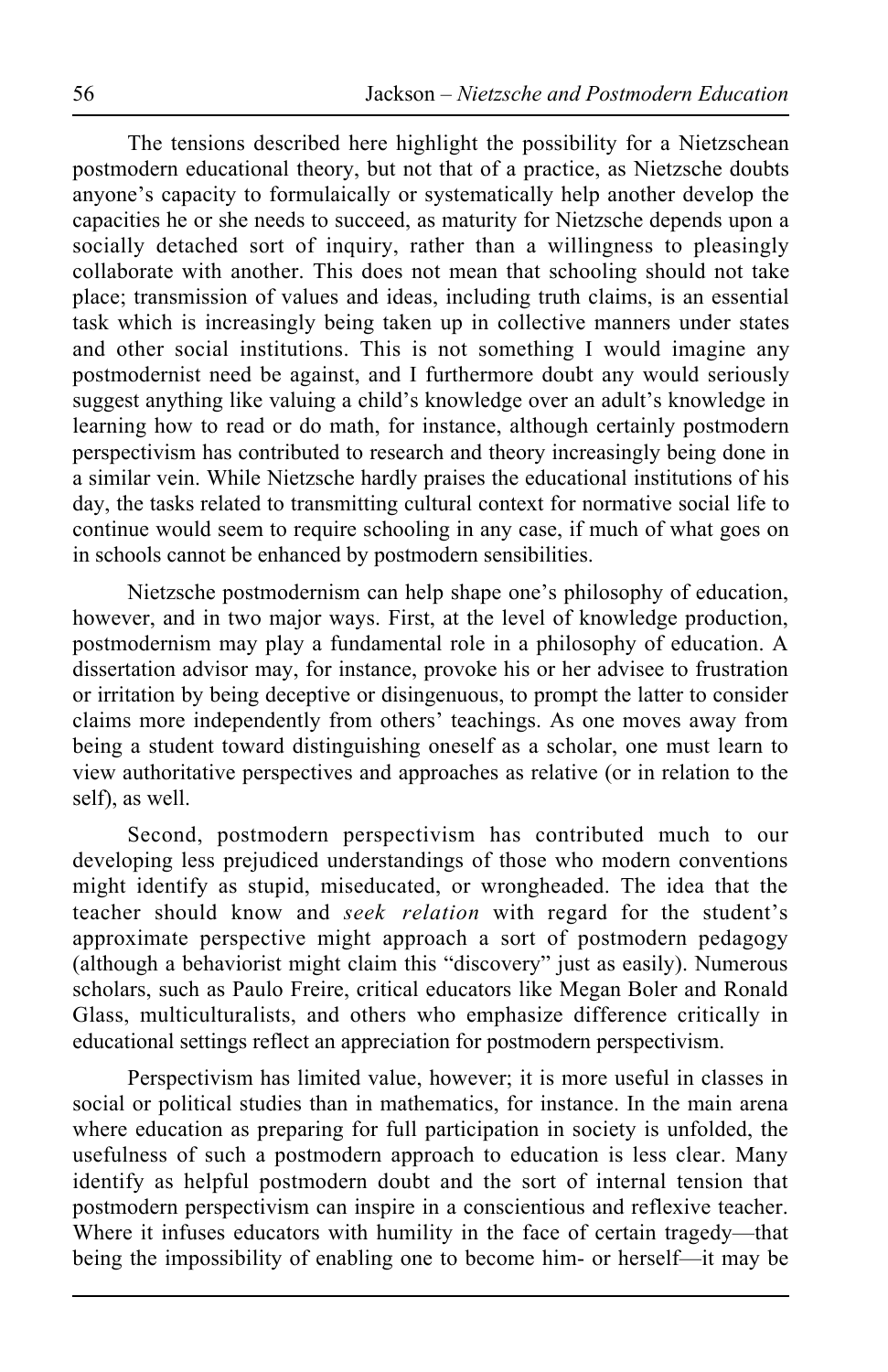useful. A recognition that oneself as an educator has no monopoly on which truths matter most and are most necessary for the future independence of his students, among other noble aims, seems crucial to teaching sensitively rather than dogmatically or overzealously. Yet taking the anxiety postmodern educational thought entails too seriously—in the same vein as Nietzsche does when he speaks as Zarathustra—can be, as Boler has put it, "broaching a faith in crisis." $^{20}$  Furthermore, while embracing the implications of postmodernism such as alienation, doubt, and anxiety in the face of zealous certainty, Nietzsche at least would surely find it indulgent for an educator to settle on such a state when he or she has other things to attend to and *truths*, or values, to transmit.

### **CONCLUSION**

In the end, education cannot entertain the task of overturning valuations and revising or creating them anew, because education itself comprises and is implicit in these valuations. At the most it can encourage critical inquiry into various subject matters, as it often does, or foster individualism, although one wonders how a socially transmitted valuation of individualism or of criticality is possible. Boler writes of this too, as many have before her, in her sense of the tragedy of education.<sup>21</sup> As with Nietzsche's portrayal of Zarathustra, a truly postmodern education dedicating itself to the flourishing of the individual in the face of hegemonic, conformist cultural and social forces would be precluded by the educator's authoritative relation to his or her pupil.

It is interesting to ponder what Nietzsche or Foucault might think today, of students whispering among themselves about what their teacher means by "come to your own conclusion," anxiously comparing notes for hidden instructor directives, and of the teacher patting him- or herself on the back while reading students' essays for evidence of his or her job well done. In the end, it is clearly useful to understand the effects of power—the windows on classroom doors reminiscent of the panopticon, the claims to knowledge being self evident—and view critically the idea that people are free or autonomous while they must construct themselves within society. Yet compelling stories of knowledge's relationships to (other) powers provide us with little more than additional puzzles to think through. While Nietzsche, Foucault, and other postmodern thinkers provide impetus to rethink and revise our knowledge claims and systems of knowledge more generally with greater reference to the perspectivism inherent within, such approaches cannot inform our continuous directing of young people in the particular ways we choose, despite their personal interests and ideas. I regard this latter practice as modern education: exemplary among movements that Nietzschean postmodernism essentially contests.

#### **NOTES**

1. Charles Jencks, *What is Post-Modernism?* (New York: St. Martin's Press, 1986).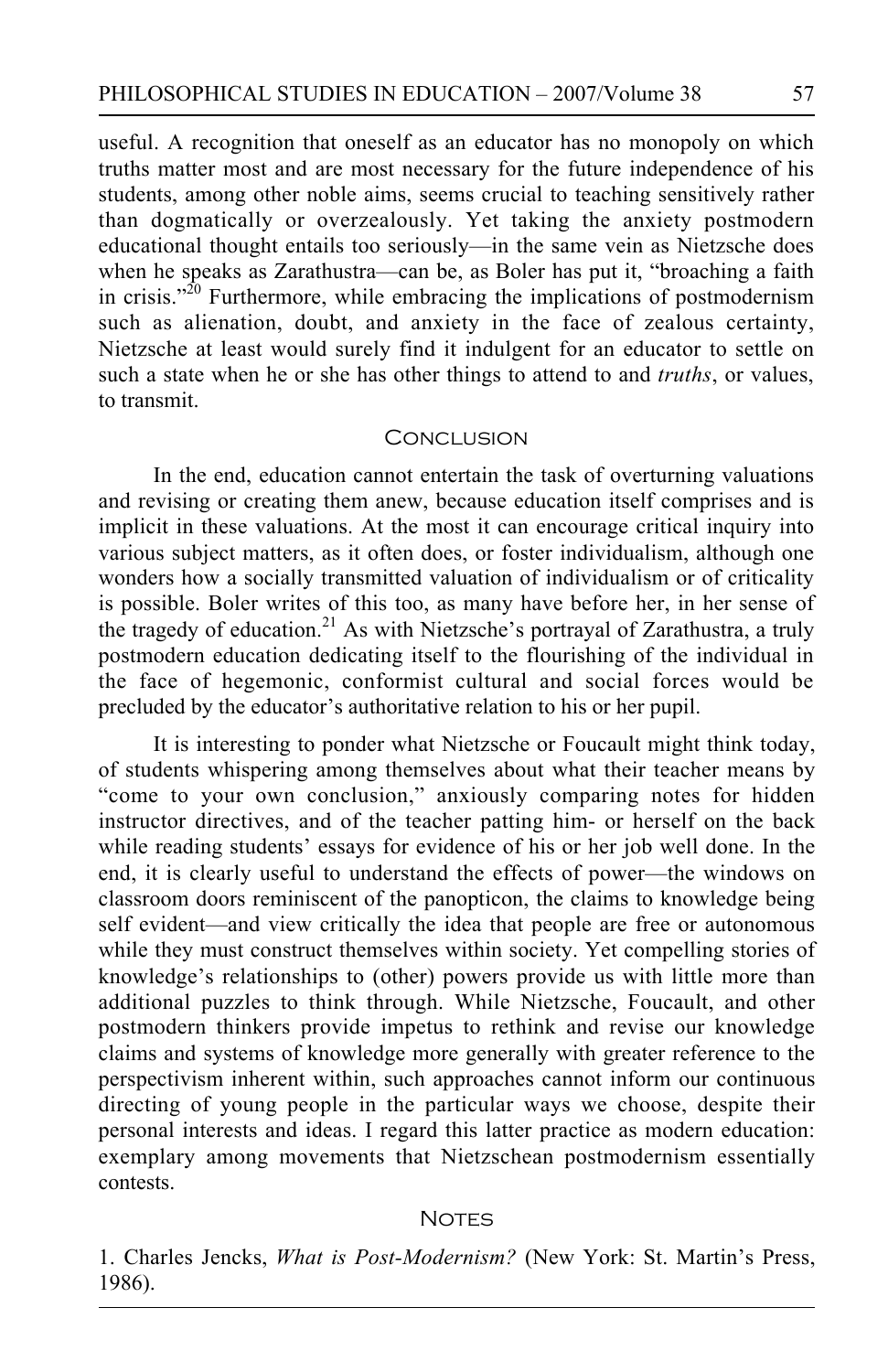2. Friedrich Nietzsche, *Beyond Good and Evil: Prelude to a Philosophy of the Future* (1886), trans. Marianne Cowan, in *Nietzsche: Selections,* ed. Richard Schacht (Englewood Cliffs, N.J.: Prentice Hall, 1993), 165.

3. James Scott Johnston, "Nietzsche as Educator: A Reexamination," *Educational Theory* 48, no. 1 (1998), 67.

4. For brief, critical assessments of postmodernism and Nietzsche's contribution to philosophy see, for instance, D.C. Phillips, "The Contested Nature of Empirical Educational Research (and Why Philosophy of Education Offers Little Help)," *Journal of Philosophy of Education* 39, no 4 (2005); Warren A. Nord, *Religion and American Education: Rethinking a National Dilemma* (Chapel Hill: University of North Carolina Press, 1995); or Alasdair MacIntyre, *Dependent Rational Animals: Why Human Beings Need the Virtues* (Chicago: Open Court, 1999), 165. For alternate perspectives on Nietzsche and/or postmodernism see Richard Schacht, *Nietzsche* (London: Routledge and Kegan Paul, 1983); Patti Lather, "This *is* Your Father's Paradigm: Government Intrusion and the Case of Qualitative Research in Education," *Qualitative Inquiry* 10, no. 1 (2004); or David E. Cooper, "Postmodernism," in *A Companion to the Philosophy of Education,* ed. Randall Curren (Oxford: Blackwell, 2003).

5. For an analysis of truthfulness see David E. Cooper, "Teaching and Truthfulness," in *Philosophical Perspectives on Educational Practice in the Twenty-First Century: Proceedings of the International Network of Philosophers of Education Tenth Biennial Conference*, ed. Padraig Hogan (Malta: Allied, 2006).

6. Friedrich Nietzsche, *Truth and Lie in a Nonmoral Sense* (1873)*,* trans. Daniel Breazeale, in Schacht, ed., *Nietzsche,* 49, 47, and 51. On postpositivism see Kenneth R. Howe, "A Critique of Experimentalism," *Qualitative Inquiry* 10, no. 1 (2004); D.C. Phillips and Nicholas C. Burbules, *Postpositivism and Educational Research* (Oxford: Rowman and Littlefield, 2000); or Eric Bredo and Walter Feinberg's "The Positivistic Approach to Social and Educational Research," in *Knowledge and Values in Social and Educational Research* (Temple University, 1982).

7. Friedrich Nietzsche, *On the Uses and Disadvantages of History for Life* (1874)*,* trans. R.J. Hollingdale, in Schacht, ed., *Nietzsche,* 60-61.

8. Friedrich Nietzsche, *Daybreak* (1881)*,* trans., R.J. Hollingdale, in Schacht, ed., *Nietzsche: Selections,* 97; Friedrich Nietzsche, *Joyful Wisdom (or The Gay Science)* (1887)*,* trans. Thomas Common, in Schacht, ed., *Nietzsche*, 198.

9. Nietzsche, *Beyond Good and Evil*, 189.

10. Ibid.